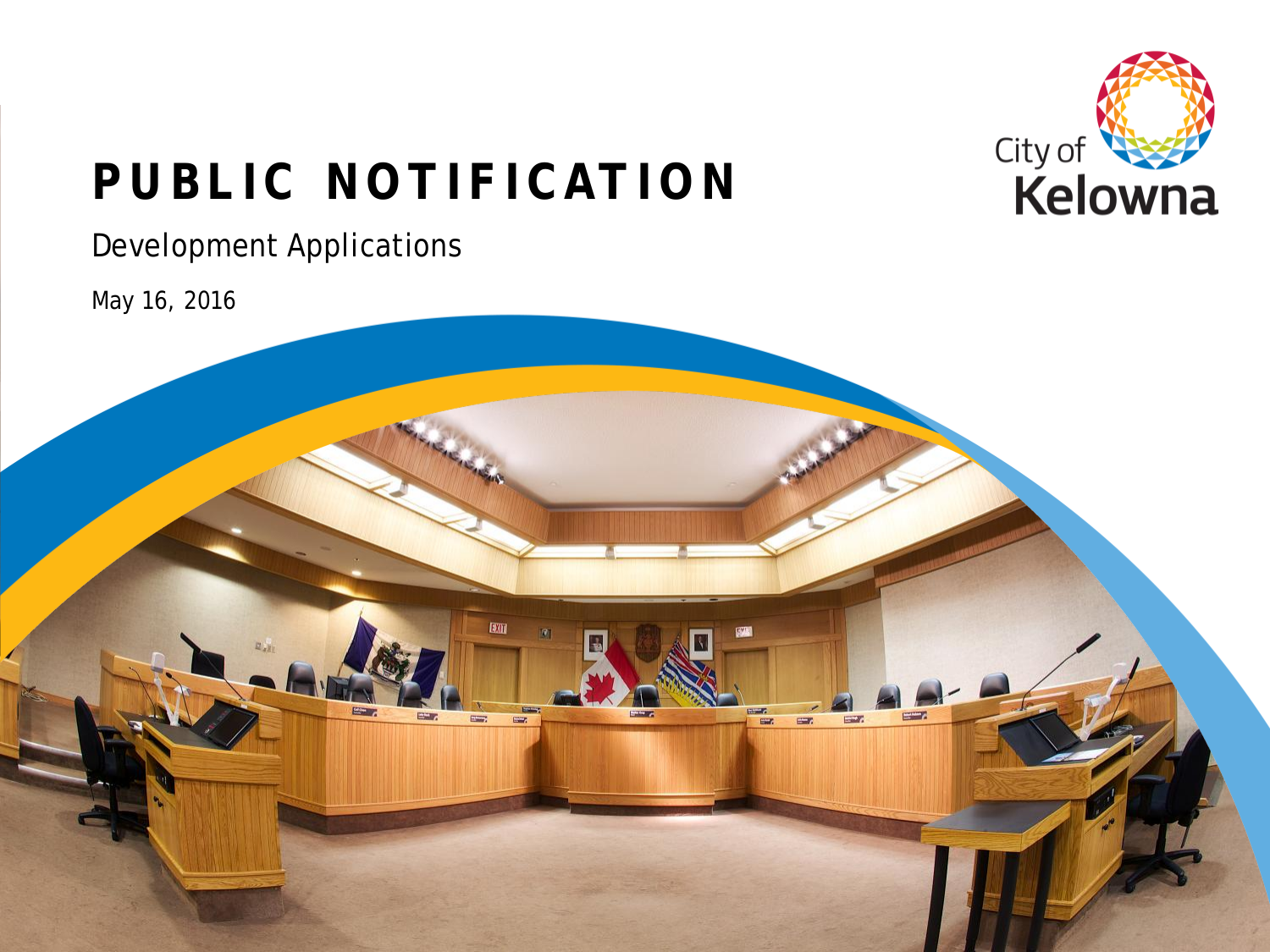

## **PUBLIC NOTIFICATION**

- **Legislative requirements**
- ▶ Current Practice
- ▶ Options and Costs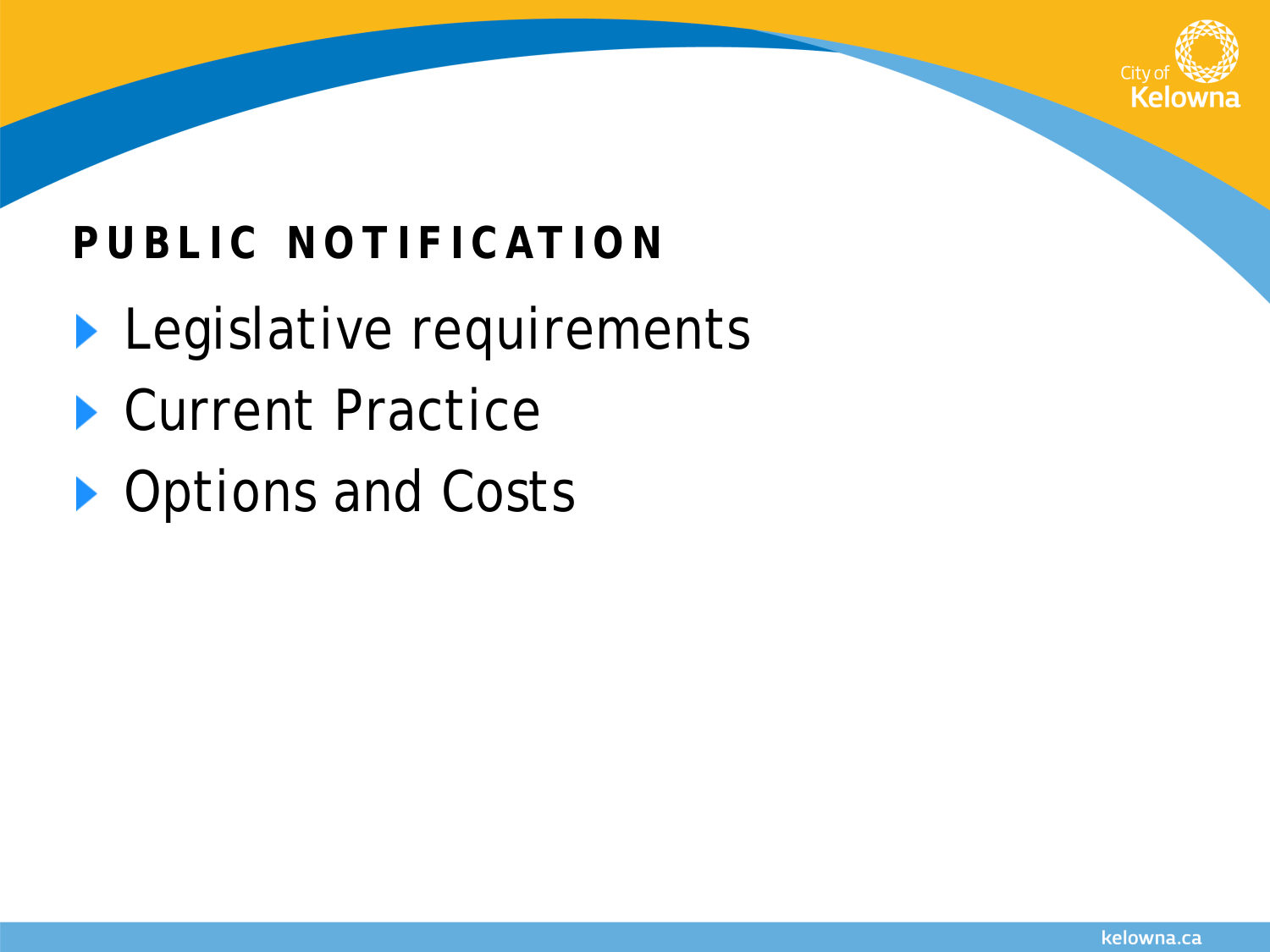

## **LEGISLATIVE REQUIREMENTS**

# ▶ Section 466 of the Local Government Act:

#### **Notification Requirements:**

- Statutory Notices must contain general meeting information (time, place, date);a description of the properties that are the subject of the amending bylaw; the change in use/density; and how comment may be provided to Council
- Mailed to the property owners/occupants of the properties within the **distance specified by bylaw**
- Advertised in the newspaper in two consecutive issues no more than 10 days and no less than 3 days before meeting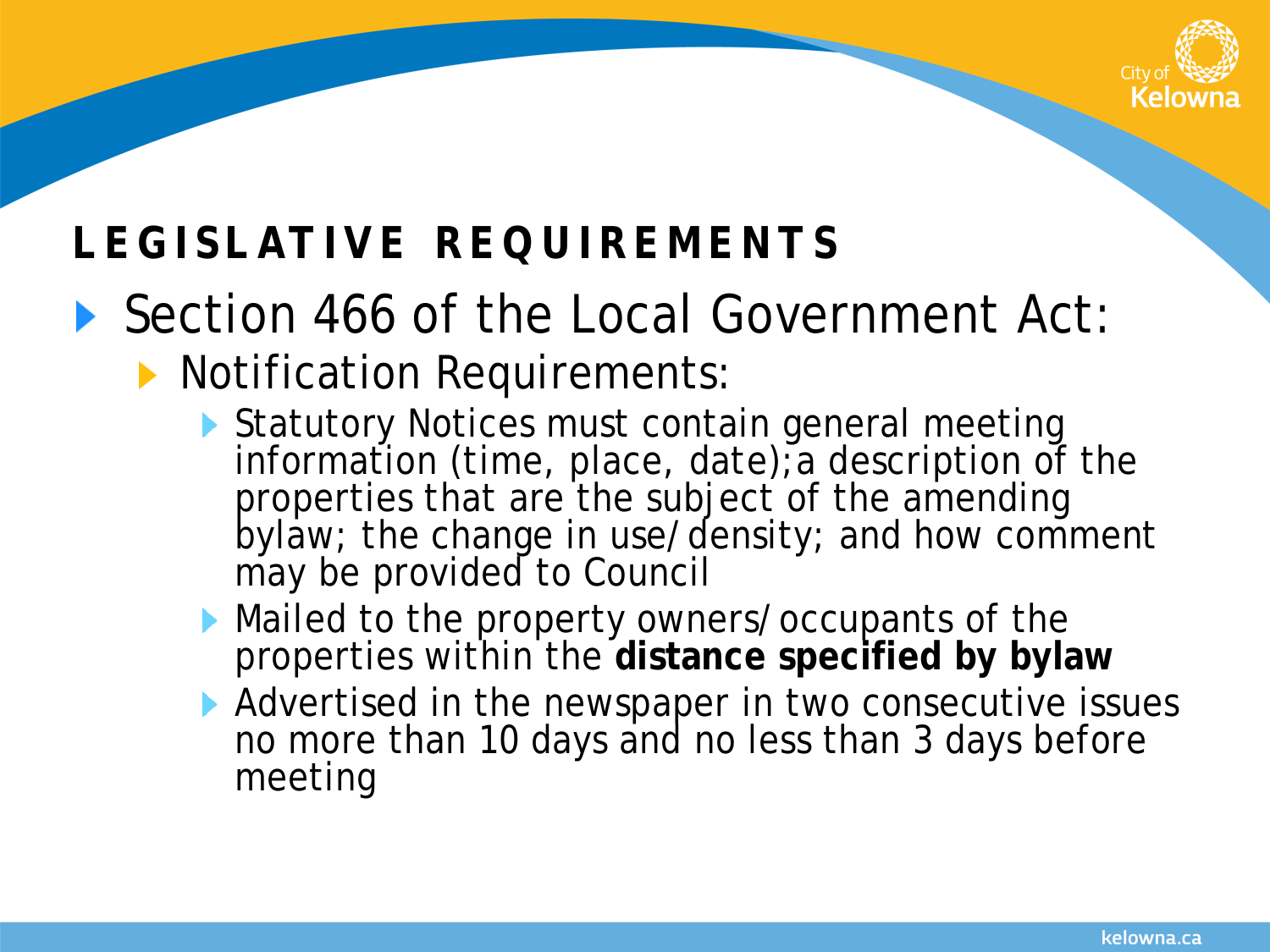

## **CITY OF KELOWNA NOTIFICATION**

- Hand delivery of statutory notices within the 100m buffer area
- Direct Mail statutory notice to non-occupant property owners
- Admail statutory notices to residents within the same postal code delivery area
- Direct Mail statutory notices to the owners and occupiers of properties within 50 m /100/400m

#### **2010 Present**

- Admail informational notice to residents in the same postal code delivery area
- Direct Mail statutory notices to the owners and occupiers of adjoining and adjacent properties